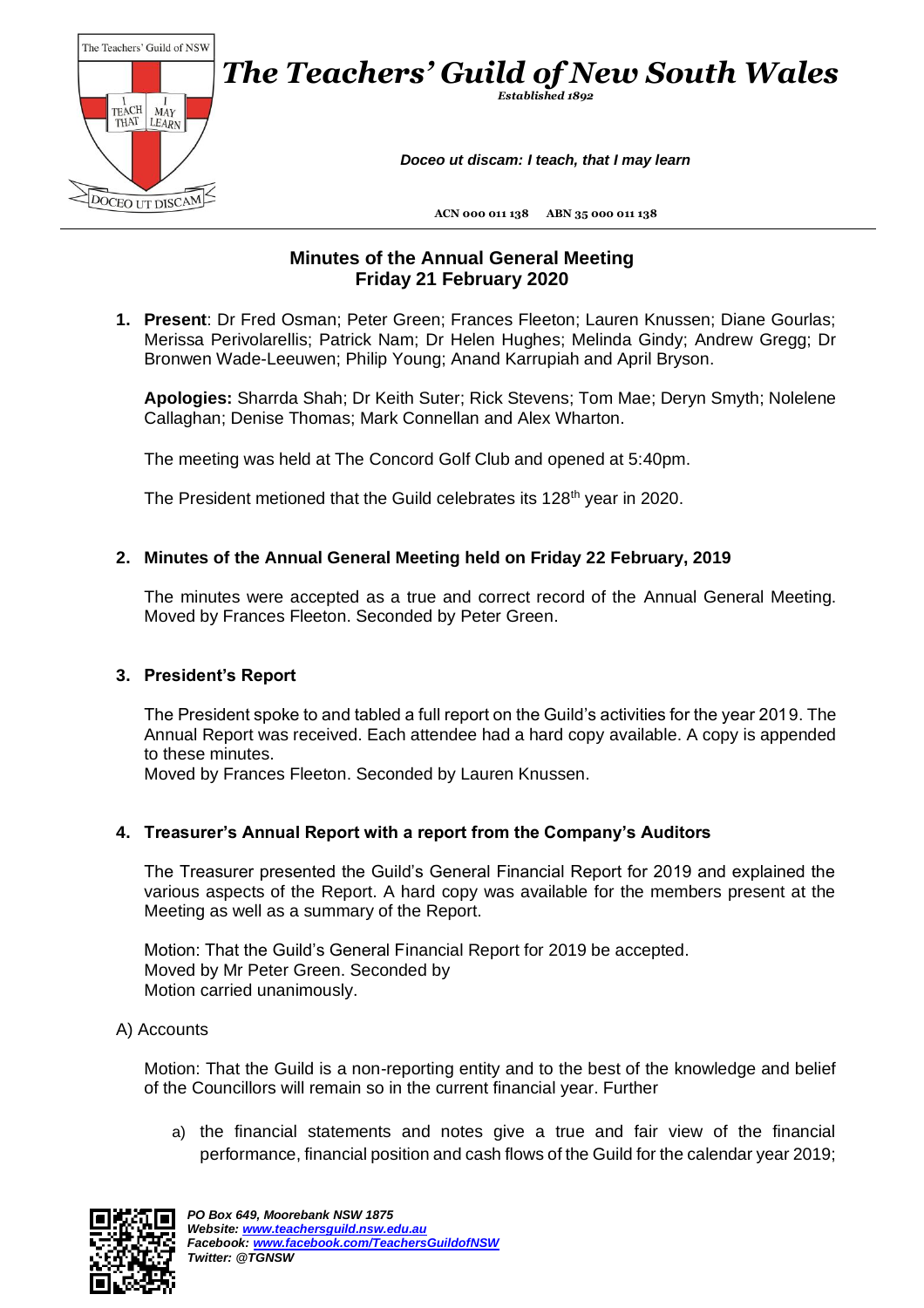

- b) there are reasonable grounds to believe that the Guild will be able to pay its debts as and when they become due and payable; and
- c) during the calendar year to which the General Purpose Financial Report relates and since the end of that year:
	- i. meetings of the Council were held in accordance with the rules of the Guild; and
	- ii. the financial affairs of the Guild have been managed in accordance with the rules of the Guild; and
	- iii. the financial records of the Guild have been kept and maintained in accordance with the Registered Organisation Act; and
	- iv. where information has been sought in any request by a member of the Guild or the Commissioner duly made under section 272 of the RO Act, that information has been provided to the member or the Commissioner; and
	- v. where any order for inspection of financial records has been made by the Fair Work Commission under section 273 of the RO Act, there has been compliance.

Moved by Mr Peter Green. Seconded by Frances Fleeton. Motion carried unanimously.

### B) Audit

The meeting noted that, while an independent audit was not required by Law, the accounts had been independently audited and the accounts had been approved.

C) Operating profit

It was noted that the profit for the Guild in 2019 \$4380.00. The Treasurer commented that the Guild had a signifcinat turnover, mainly expenditure, for the financial year yet still achieved a profit.

### **5. Appointment of Accountant and Auditor for 2020**

It was resolved to appoint G Clegg, Chartered Accountant.

Moved by Mr Peter Green. Seconded by Frances Fleeton. Motion carried unanimously.

The President thanked the Treasurer for his work throughout the year.

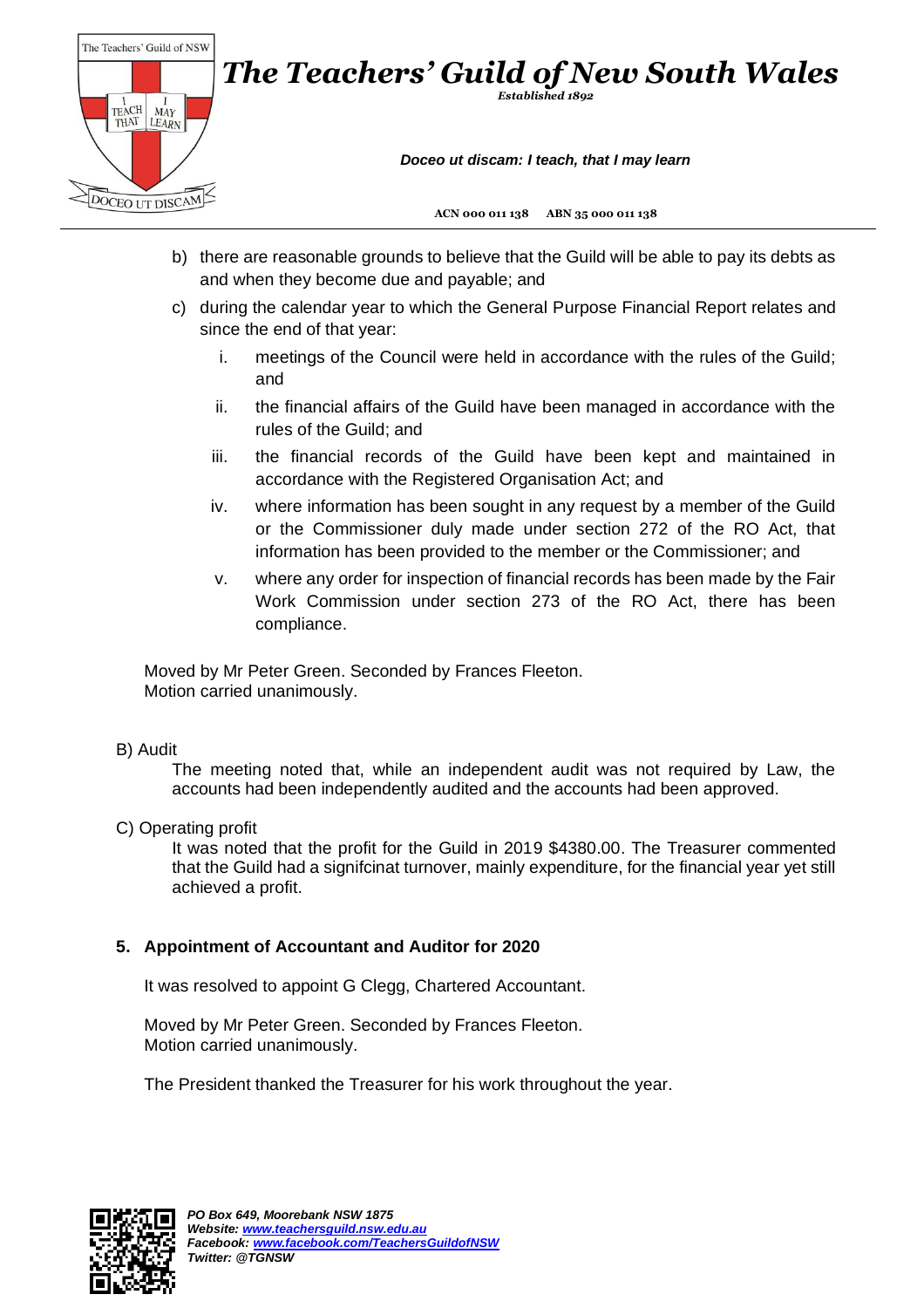

## **6. Special Resolution**

The President moved 'that the Teachers' Guild of New South Wales adopt the 2020 revised version of the Guild's constitution'.

Moved by Dr Fred Osman. Seconded by Frances Fleeton. Motion carried unanimously.

### **7. Election of Office-bearers for 2020**

Prior to the election the following resignations from the Guild Council were noted:

| Councillor | <b>Ms Lauren Barlow</b> |
|------------|-------------------------|
| Councillor | Ms Alexi Kayes          |
| Councillor | Ms Kathryn Fraser       |
| Councillor | Ms Noelene Callaghan    |
| Councillor | Mr Tom Mae              |

The President sincerely thanked each of them for their contributions to the Council during their tenure and looks forward to their involvement in other areas as continuing members for the Teachers' Guild of New South Wales.

The Teacher's Guild of New South Wales Council nominations closed on **Friday 14 February 2020**.

At this Annual General Meeting on Friday 21 February, the following Office Bearers for 2020 are elected unopposed :

**President:** Dr Frederick Osman *(Continuing Council President)*  **Vice President:** Frances Fleeton *(Continuing Council Past President)*  **Vice President:** Diane Gourlas *(Continuing Council Vice President)*  **Vice President:** Patrick Nam *(Continuing Council Member)*  **Treasurer:** Peter Green *(Continuing Council Treasurer)*  Councillor: Alex Wharton *(Continuing Council Member)*  Councillor: Lauren Knussen *(Continuing Council Member)*  Councillor: Sharrda Shah *(Continuing Council Member)*  Councillor: Andrew Gregg *(New Council Member)*  Councillor: Mersini Perivolarellis *(New Council Member)*  Councillor: April Bryson *(New Council Member)* 

The Honorary Treasurer was requested to complete the ASIC document required to reflect the change in the officers of the company.